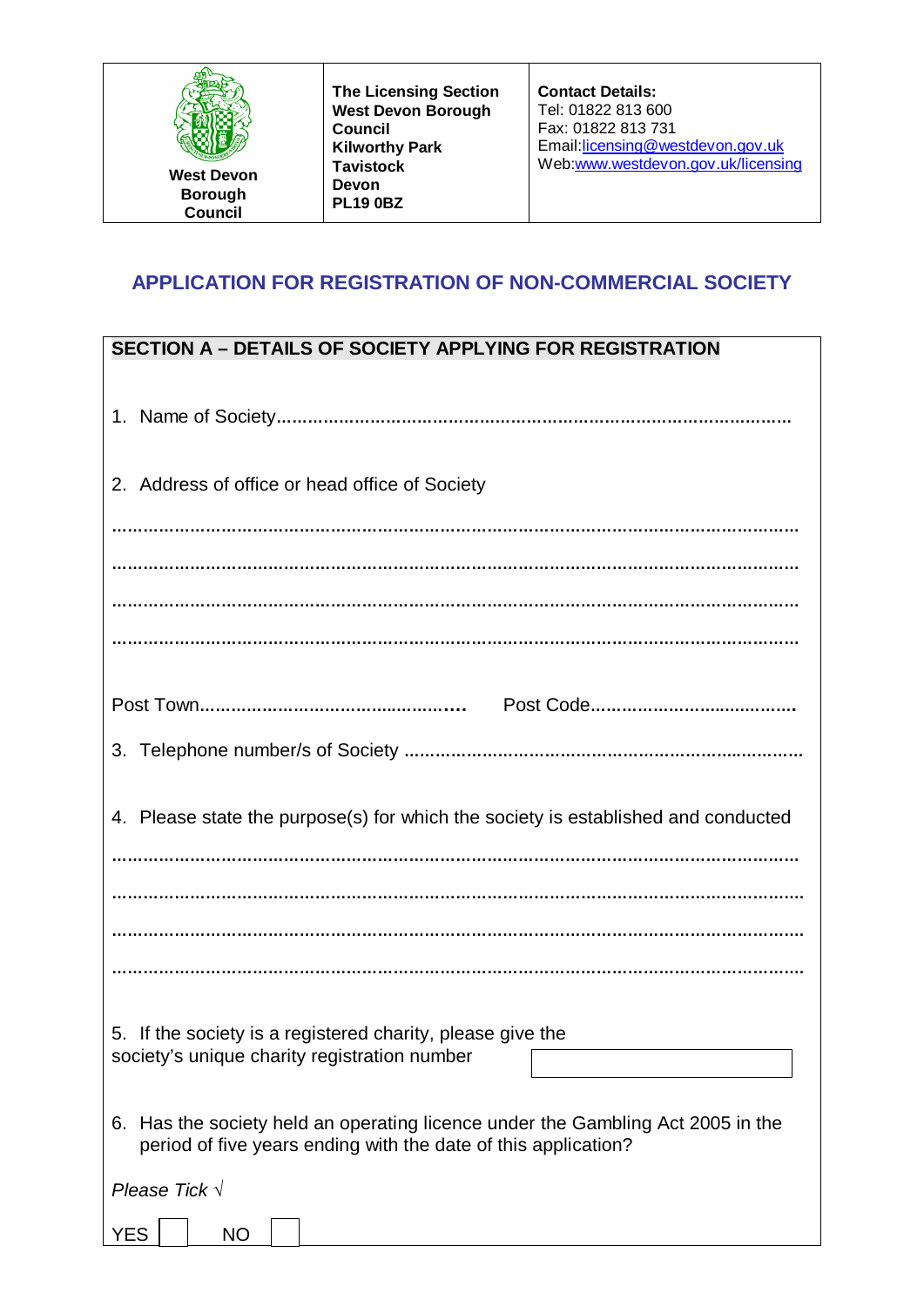| 7. If the answer to question 6 is 'yes', has the operating licence been revoked in the<br>period of five years ending with the date of this application? |
|----------------------------------------------------------------------------------------------------------------------------------------------------------|
| <b>YES</b><br><b>NO</b>                                                                                                                                  |
| 8. If the answer to question 7 is 'yes', please state the reasons for revocation and<br>enclose a copy of the notice of revocation is one is available   |
|                                                                                                                                                          |
|                                                                                                                                                          |
| Has the society applied for and been refused an operating licence in the period<br>9.<br>of five years ending with the date of this application?         |
| <b>YES</b>                                                                                                                                               |

 $\mathsf{l}$ 

 $\Gamma$ 

| <b>SECTION B - GENERAL INFORMATION ABOUT PERSON (E.G. LOTTERY</b><br>PROMOTER) APPLYING ON BEHALF OF SOCIETY |
|--------------------------------------------------------------------------------------------------------------|
|                                                                                                              |
|                                                                                                              |
| 12. Address (including postcode)                                                                             |
|                                                                                                              |
|                                                                                                              |
|                                                                                                              |
|                                                                                                              |
|                                                                                                              |
|                                                                                                              |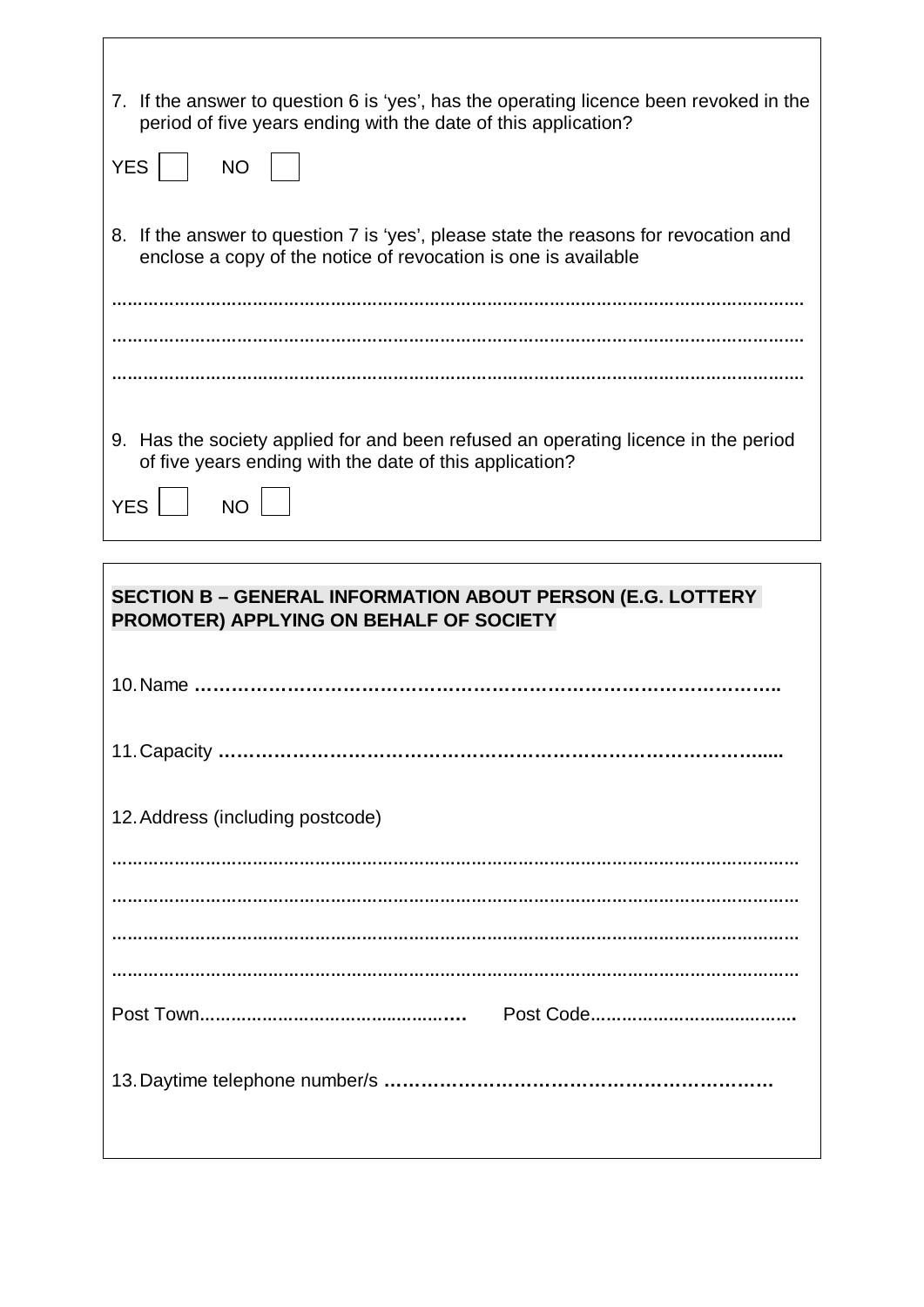| <b>SECTION C - CONTACT DETAILS FOR CORRESPONDENCE ASSOCIATED</b><br><b>WITH THIS APPLICATION</b>                                                                                                                                                                                         |
|------------------------------------------------------------------------------------------------------------------------------------------------------------------------------------------------------------------------------------------------------------------------------------------|
| 14. Please tick one box as appropriate to indicate address for correspondence in<br>relation to this application                                                                                                                                                                         |
| ADDRESS IN SECTION B<br>ADDRESS IN SECTION A<br><b>ADDRESS BELOW</b>                                                                                                                                                                                                                     |
| Address (including postcode)                                                                                                                                                                                                                                                             |
|                                                                                                                                                                                                                                                                                          |
|                                                                                                                                                                                                                                                                                          |
|                                                                                                                                                                                                                                                                                          |
|                                                                                                                                                                                                                                                                                          |
|                                                                                                                                                                                                                                                                                          |
|                                                                                                                                                                                                                                                                                          |
| Email address (if the applicant is happy for correspondence in relation to this                                                                                                                                                                                                          |
| <b>SECTION D - DECLARATION</b>                                                                                                                                                                                                                                                           |
|                                                                                                                                                                                                                                                                                          |
| 15. Please complete the following declaration and checklist:                                                                                                                                                                                                                             |
|                                                                                                                                                                                                                                                                                          |
| Make this application on behalf of the society referred to in Section A and have<br>a)<br>authority to act on behalf of that society.                                                                                                                                                    |
| b) Enclose payment of the registration fee of $£40.00$ .                                                                                                                                                                                                                                 |
| Confirm that, to the best of my knowledge, the information contained in this<br>C)<br>application is true. I understand that it is an offence under section 342 of the<br>Gambling Act 2005 to give information which is false or misleading in, or in<br>relation to, this application. |
|                                                                                                                                                                                                                                                                                          |
|                                                                                                                                                                                                                                                                                          |

Capacity: **…………………………………………………………………………………………..**